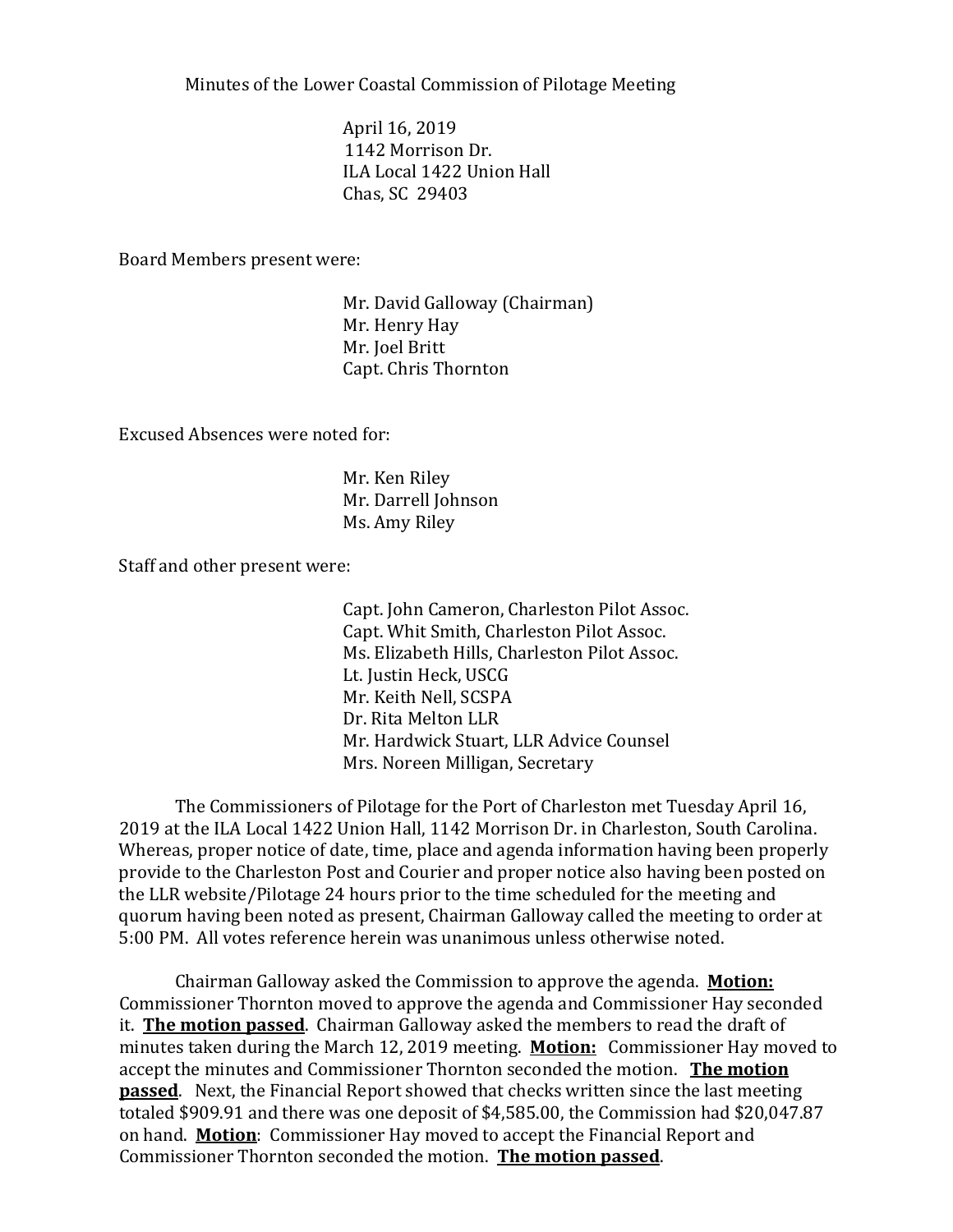Under Old Business, Lt. Heck gave the Coast Guard report. The Easter Regatta is April 18-21. The U.S. Women's open is May 30-June 2 at the Country Club of Charleston. There will be heavy boat traffic during that time in the Wappo Creek. Bouys 7 and 8 are off station at this time.

Dr. Melton gave the LLR Report. There are two physicals for April and no physicals for May. There was no new information to report on the Lower Pilotage Policies and Procedures Manual. Please continue to send updates to the LLR Web site.

Capt. Cameron said that there was nothing new to report on the Savannah River Commission.

In February the Pilots submitted a request for the annual COLA for CY2018/1.9%, single zone and multi zone shifts and the new 2019 rate card. The rate request was put on the agenda for March to be discussed. Mrs. Milligan ran an ad in the Post and Courier from March 14-March 17 for public response. **Motion:** Commissioner Hay moved to accept the COLA for CY2018/1.9% and zone shift increases and Commissioner Britt seconded the motion. **The motion passed**. **Motion:** Commissioner Hay moved to accept the new 2019 Pilot Rate card and Commissioner Britt seconded it. **The motion passed**. The new rates will go into effect on July 1, 2019.

Under new business Mr. Stuart introduced a new cease and desist order recommendation. Mr. Stuart as Commission Advise Counsel would prepare and send cease and desist orders to the Commission Chair for review and approval. The Commission Chair would be authorized by the Commission to sign cease and desist orders as they arise. **Motion**: Commissioner Thornton made a motion that the Commission should authorize the Commission Chairman to sign the cease and desist orders as they arise and Commissioner Britt seconded it. **The motion passed.** Capt. Cameron recommended that this new order be added to the Policies and Procedures Manual. He will submit a letter to the Commission to have this added.

Capt. Cameron introduced the Senate bill #689. There are two parts to the bill. The first part would set forth requirements for boards to consider when denying licensure based on prior criminal convictions. The second part of the bill would create a new pathway to licensure through apprenticeship programs approved by the U.S. Department of Labor. The Harbor Pilots have retained a Lobbyist, Mr. Bob Coble to pursue an amended version of Bill 689. The amended version is: Within the parameters established by the federal Labor Standards for the Registration of Apprenticeship Programs pursuant to 29 C.F.R. Part 29 and 29 U.S.C. Section 50, each regulatory board or commission within the department, except *those commissions established or operating under the provisions of Title 54 Chapter 15 of the South Carolina Code of Laws, as amended,* shall issue a license to an applicant. He asked for the Senate bill #689 to be added to the agenda for the Commission to have updates on this. The Harbor pilots are not listed on the Federal list but a ship pilot is. Mr. Stuart and Capt. Cameron will check to see if there is a difference.

There were no Commissioners Comments.

There were no legal comments.